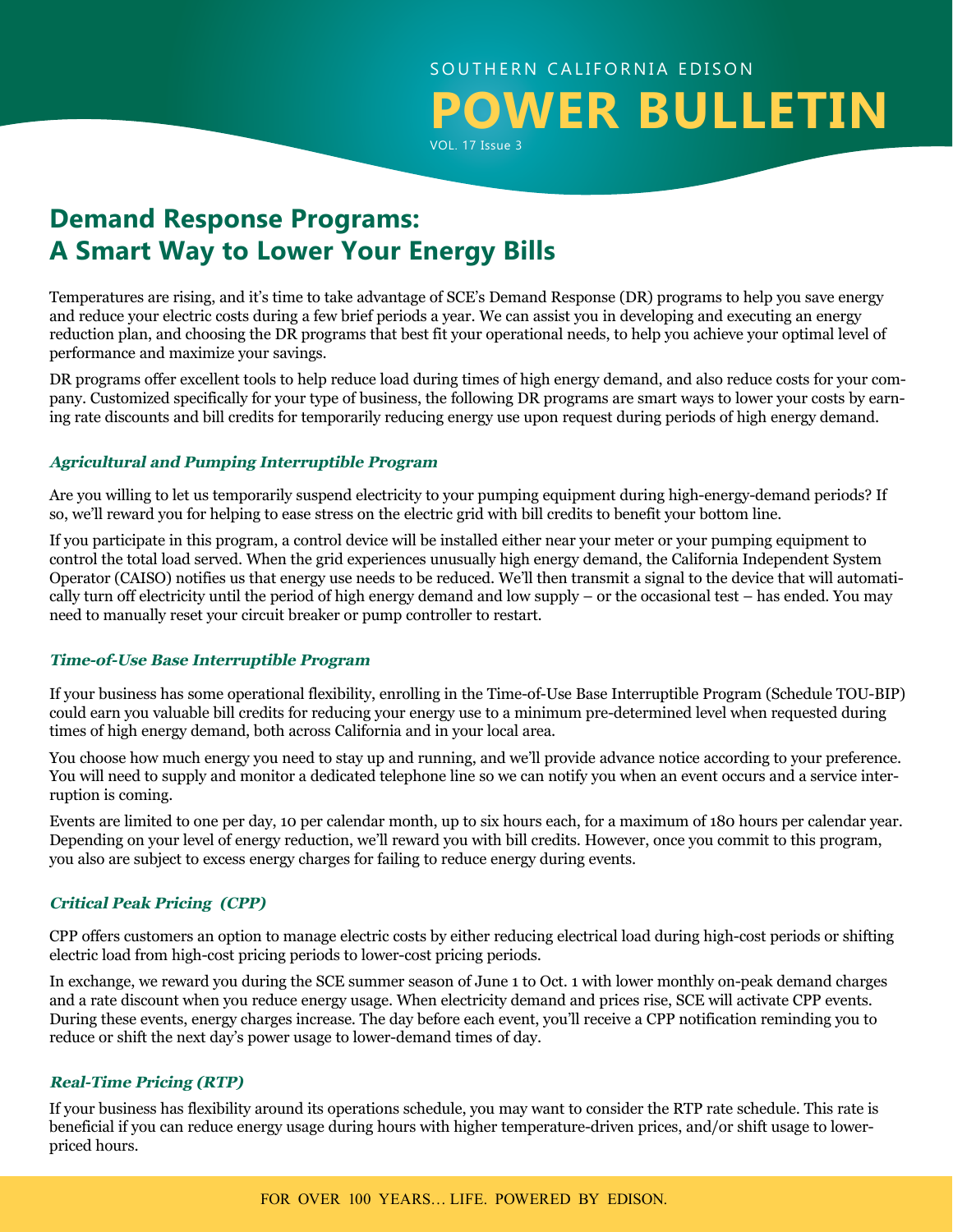With the exception of holidays, prices under this rate are set according to season, temperature, and time of day. Temperature-based rates are determined by the previous day's high temperatures in downtown Los Angeles as recorded by the National Weather Service. You can sign up for RTP courtesy alert notifications so you can plan your business' energy use and shift it accordingly to maximize savings.

### **Third-Party Programs:**

### **Aggregator Managed Portfolio Program (AMP) and Capacity Bidding Program (CBP)**

Third-party firms, called Demand Response Aggregators, provide SCE with a specified amount of load reduction. DR Aggregators have the flexibility to determine which customers need to reduce load at which times. Incentives for your DR performance are paid by the DR Aggregator (not SCE), which allows the aggregator to offer customized DR solutions for your business. If SCE's other DR programs don't quite fit your needs, an aggregator may be the right solution for you. We maintain a list of current AMP and CBP aggregators online on *[sce.com/drp.](http://sce.com/drp)*

#### **Automated Demand Response (Auto-DR)**

You can receive energy savings by using smart technology that effortlessly and temporarily reduces the amount of energy your business uses (known as load reduction) during a DR event. With Auto-DR, load reduction is automatic and reliable, so it's easier to participate in DR programs to capitalize on program earnings and help lower your energy costs. Your business can receive *[Automated Demand Response Technology](http://on.sce.com/2scnPYy)* incentives for installing equipment that automates load reduction during DR events.

**The Bottom Line:** Make the most of SCE's available programs and solutions. For more information, contact your SCE Account Manager, or visit *[sce.com/drp](http://sce.com/drp)*.

# **There's More: Tips and Solutions for Summer Energy Savings**

Summer often means higher energy usage, and it's also the time when business electricity rates shift from the lower winter rate period to the higher summer rate period of June through September. The reason for this shift is to align rates with the increased energy demands that come with the summer months, when demand is at its peak and the cost to produce energy is higher.

So in addition to using our Demand Response programs, you can implement some simple no- and low-cost energy efficiency tips to help you save energy, money, and the environment.

### **Easy No-Cost Energy-Saving Tips**

- Reduce lighting levels, and turn off unneeded lighting, ornamental, or display lighting
- Adjust variable speed drive controls for fans, pumps, and chillers
- Raise cooling thermostat settings, and pre-cool building/work areas or cycle air conditioning and ventilation
- Shift use of non-essential electrical equipment to before or after peak hours

#### **Low-Cost Permanent Energy-Efficiency Solutions**

- Replace incandescent or halogen lamps with light-emitting diode (LED) lamps
- Install daylighting controls (to adjust lighting levels) and occupancy sensors (to turn on lights only when an area is occupied)
- Inspect weather stripping around windows and doors to make sure there is no deterioration or gaps that allow air movement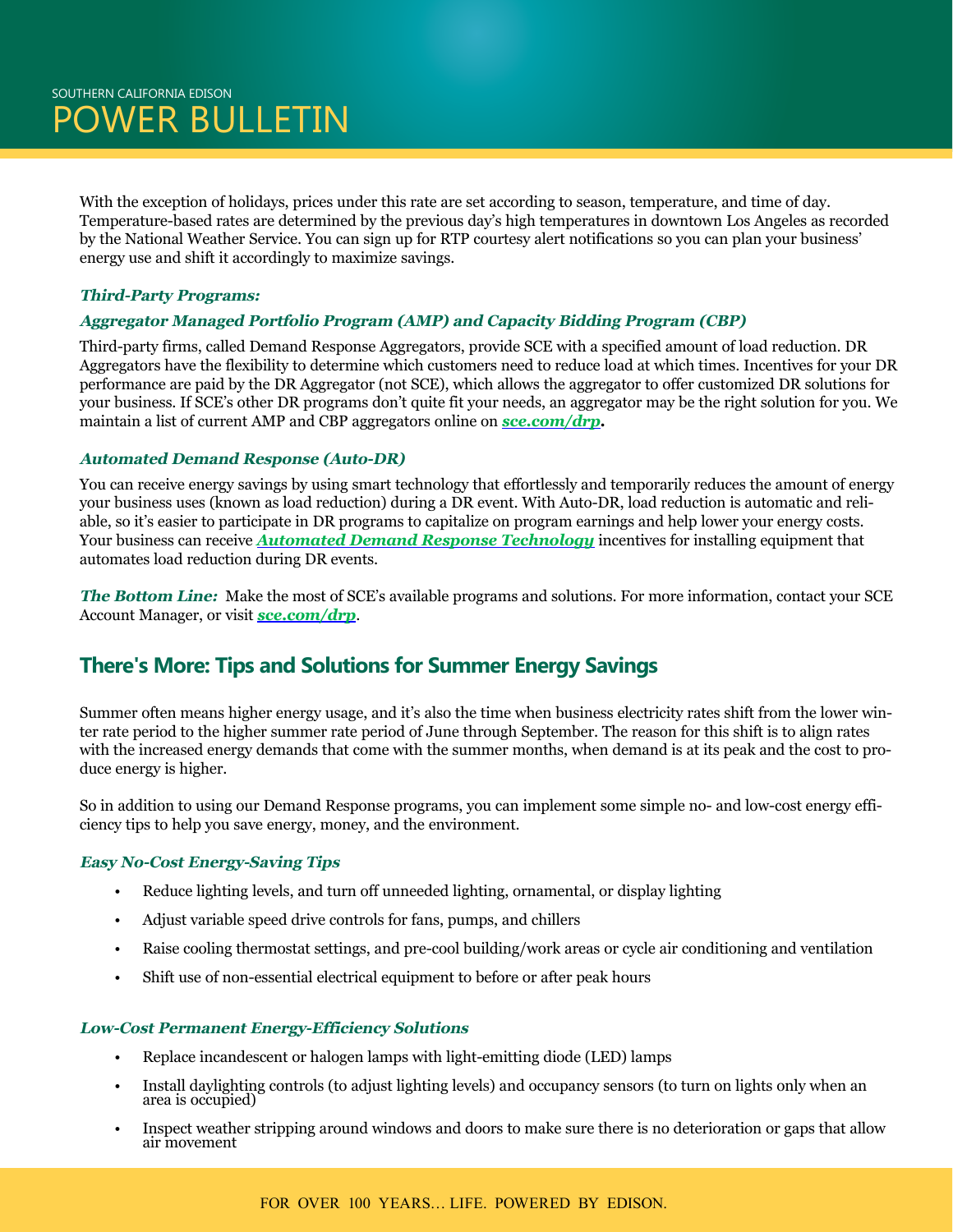# SOUTHERN CALIFORNIA EDISON POWER BULLETIN

- Install window film or new energy-efficient windows to reduce solar heat gain in the summer
- Add interior or exterior window blinds or shades to block direct sun during the summer but allow daylight to enter during the winter
- Install PC network software to automatically control the power setting of networked personal computers
- Schedule and perform regular maintenance on key HVAC units
- Clean/replace air filters and dampers, and repair/replace damaged ducts and pipe insulation
- Perform regular maintenance on filters, belts, coils, and bearings

With summer here, we can help you with a wide array of energy management solutions to help maximize your bottom line. Your business already may qualify for incentives for putting energy-saving upgrades into effect. Learn more about these incentives at *[on.sce.com/businessincentives](https://www.sce.com/wps/portal/home/business/savings-incentives/!ut/p/b1/04_Sj9CPykssy0xPLMnMz0vMAfGjzOINLdwdPTyDDTwtfMLMDTyd3IMDwwLCDBxNDYAKIoEKDHAARwNC-sP1o1CVuAeZGxl4eoW5-vg7GRoZmBhBFVi6G7h6ePkDFYQEGht4Ggca-AU7OhobGJhBFeBxQ0FuhEGmp6MiAGPyT0Q!/dl4/d5/L2dBISEvZ0FBIS9nQSEh/?ecid=van_businessincentives)*, and see our Solutions Directory at *[sceonlineapp.com](http://sceonlineapp.com)*. You also can find additional industry-specific energy-saving tips at *[sce.com/energytips](https://www.sce.com/wps/portal/home/customer-service/summer-readiness/for%C2%AD-business/!ut/p/b1/04_Sj9CPykssy0xPLMnMz0vMAfGjzOINLdwdPTyDDTwNzH0sDTydAoJcLUMsjX3DDIAKIoEKDHAARwNC-sP1o_AqCTBCV2DhE2YOVOAeHBgWEGbg4WsMVWDpbuDq4eVv4OkeEmhs4GkcaOAX7OhobGBgBlWAx5EFuREGmZ7pigD4ULG-/dl4/d5/L2dBISEvZ0FBIS9nQSEh/?from=energytips)*, plus contact your SCE Account Manager to discuss more details on taking control of your energy costs.

# **Your Resource for Power Outage Information**

Learn more about our processes for maintenance and repair power outages, as well as outage communication resources and tools, at one of our upcoming free 1.5-hour Customer Outage Schools being held throughout the region. All courses take place from 10 a.m. to 11:30 a.m. Upcoming dates and locations include:

- July 11, Mission Viejo
- July 13, Wildomar
- July 25, Torrance
- August 3, Irwindale
- August 10, Thousand Oaks
- August 15, Broadcast via Skype
- August 17, Cathedral City
- August 24, Valencia
- August 31, Long Beach

For registration and the schedule through October, visit our *[Outage School Registration Page](https://survey.sce.com/perseus/se.ashx?s=0B87A62B073C413F)*. Also find more resources at our *[online Outage Center](https://www.sce.com/wps/portal/home/outage-center/!ut/p/b1/lVLBUoMwEP0VPfTIZJkQEo5ppwPUKiIUCxcmTdOKWqAaO-rXGyonZ4rtnrIz7719m7eoQEtU1OJQbYWumlq8dn3hljbzeRAmELJ5RiEc-0mc3WcQeLYB5AYAJ4rDkR8F9iRghu_HCQa-cCaB53IbwEGPqECFrHWrn1D-LlUpm1qrWpeqHkH_HkHzocVWXUnTqLeO0cpqjfIVJsxjlFgbd7W2HEcSS9iEWIpKoTaCYmbT3uGAhX82PDochvwCPB-mwSwyI9IYQ4hjuEs4xwBuDxj4pdyYpCdHEEDJhVv_EYyID0Zw6t_cjlOAlF4sODvjEqrn_b7gJs8ut0-NlmcG2u4WO4a_rJcHBpi0h-85v_4BTaC7ZQ!!/dl4/d5/L2dBISEvZ0FBIS9nQSEh/)*.

# **SCE Honors Businesses and Community Partners at Asian American Pacific Islander Heritage Month**

Highlighting our mission to give back to the communities we serve, our recent 12th annual Asian American Pacific Islander (AAPI) Heritage Month celebration honored APPI energy efficiency and supplier diversity business champions, as well as community-based partners and leaders.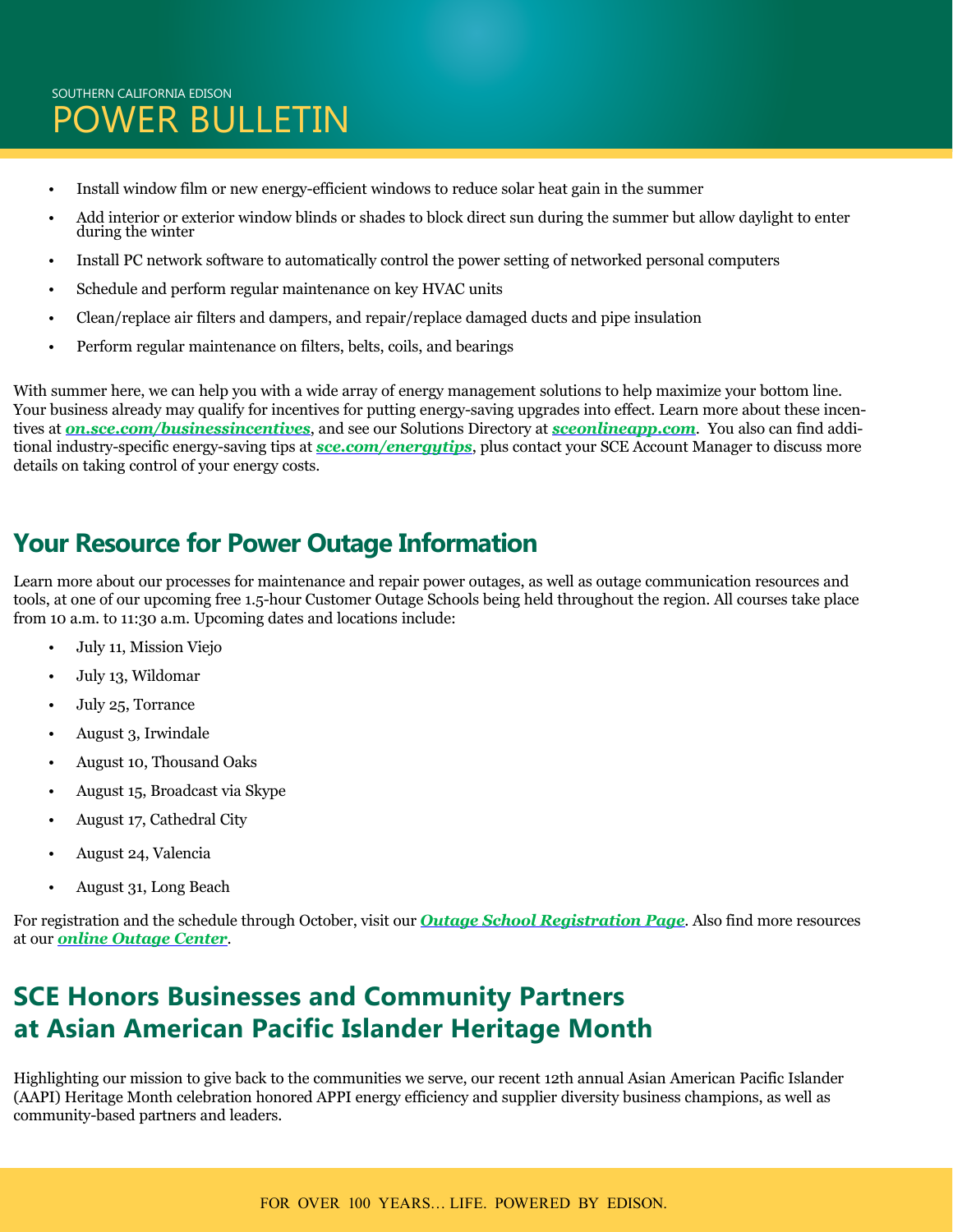# SOUTHERN CALIFORNIA EDISON POWER BULLETIN

Marked nationally each May, AAPI Heritage Month commemorates the immigration of the first Japanese to the United States in May 1843 and the anniversary of the May 1869 completion of the transcontinental railroad, primarily worked on by Chinese immigrants.

Congratulations to the following awardees:

#### *Energy Efficiency Participation Award:*

*Diamond Wipes International, Inc.:* Diamond Wipes International, Inc., a leading Western U.S. wet wipe manufacturer, services businesses in industries such as drug retailers, personal care companies, and global beauty brands. The Savings by Design project will produce a savings of more than 160,000 kilowatthours (kWh) and 23 kW – equivalent to the amount of electricity to power 4,715 electric vehicles on a full charge per 100 miles (Google data). Diamond Wipes will have energy savings of nearly \$22,500 and net incentives valued at approximately \$12,000 annually. By installing solar photovoltaic, its estimated power reduction will be approximately 336 kW off the SCE grid, and approximately 547,700 kWh, which will be enough to power 51 homes for a year (Google data).



*(Left to right) Jonathan Van, SCE Business Customer Division (BCD) - Integrated Demand Side Management specialist; Russell Edney, SCE BCD account manager; Andrew Lee, SCE Savings By Design team member; Eve Yen, founder and principal, Diamond Wipes International, Inc.; and Mike Marelli, SCE vice president, BCD.*



*(Left to right) LEAP Director of Development Nancy Yap; LEAP President and CEO Linda Akutagawa; Erik Takayesu, director, SCE Electric System Planning as well as LEAP secretary; and SCE CEO Kevin Payne.*

### *Community Partnership Award:*

# *Leadership Education for Asian Pacifics, Inc.*

*(LEAP)*: Guided by the philosophy "Keep Your Values. Develop New Skills®," LEAP's mission is to achieve full participation and equality for Asian and Pacific Islanders (API) through leadership, empowerment, and policy. More than 150,000 people nationwide have participated in over 3,000 of LEAP's culturally relevant leadership development programs, workshops, and presentations. Its clients include Fortune 1000 corporations, colleges and universities, nonprofit/community organizations, student organizations, and federal and state government agencies.